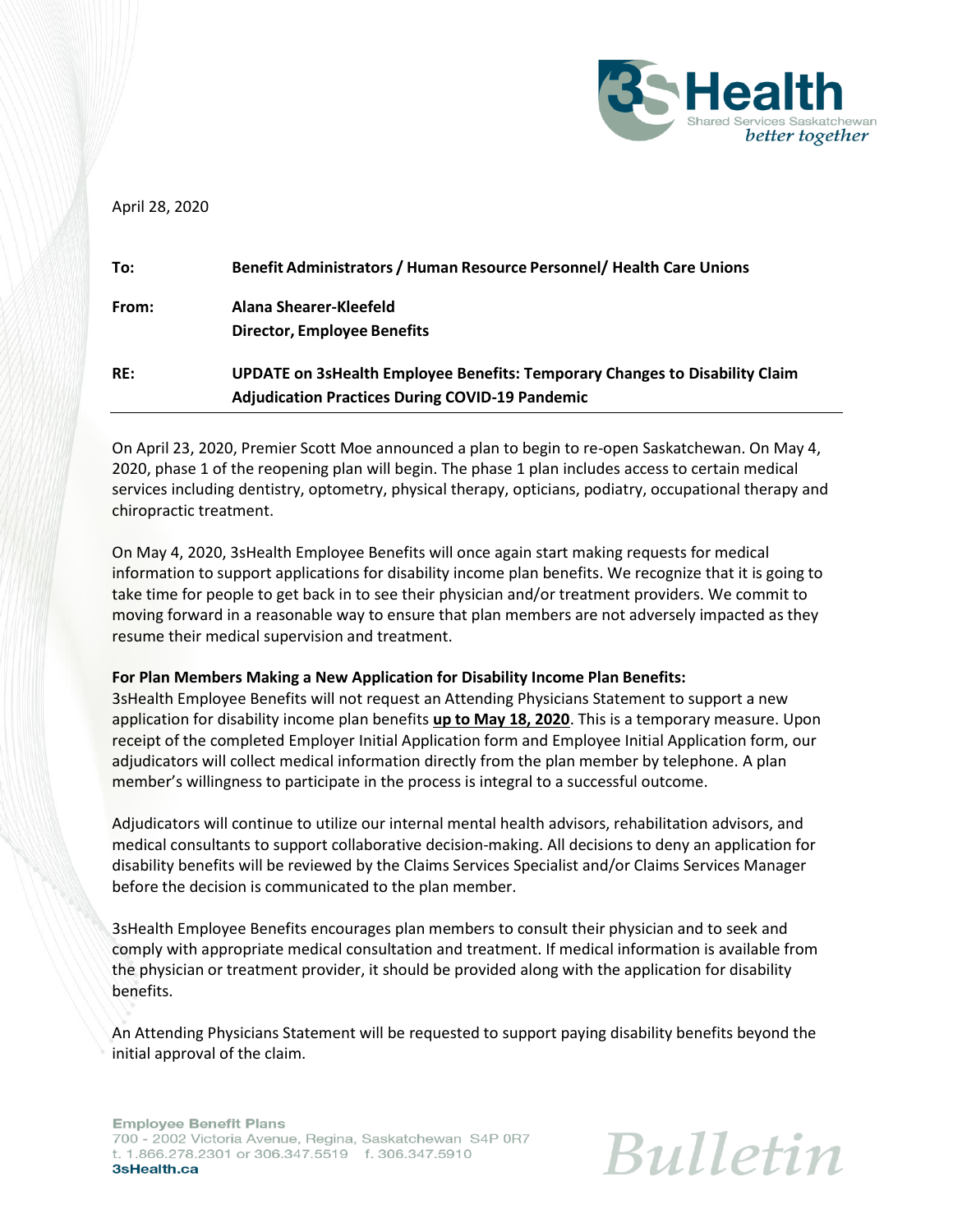

# **Beginning, May 19, 2020, a fully complete Attending Physicians Statement will be required for all initial applications for disability benefits.**

# **For Plan Members On a 3sHealth Approved Disability Claim:**

Beginning May 4, 2020, 3sHealth Employee Benefits will once again start writing to physicians and treatment providers for additional medical information to support the on-going approval of disability benefits. Disability Continuation forms will no longer be sent to plan members. As we transition back to normal adjudication protocol, adjudicators have authorization to extend existing approved disability claims after first calling the plan member for a medical update. 3sHealth Employee Benefits recognizes that it may take time for plan members to resume their normal course of medical supervision and treatment. If medical information is available from the physician or treatment provider, it should be provided to 3sHealth.

Adjudicators will continue to utilize our internal mental health advisors, rehabilitation advisors, and medical consultants to support collaborative decision-making.

This is a temporary measure. **Beginning, May 19, 2020, updated medical information will be required for all extensions of disability benefits.**

## **Applications for Disability Benefits Related to COVID-19**

3sHealth Employee Benefits is receiving applications for disability income plan benefits related to COVID-19. It is impossible to anticipate every situation related to COVID-19. Here are some general guidelines:

- o Plan members who contract COVID-19 due to *exposure in their workplace* must submit a claim to WCB.
- o Plan members who are *experiencing symptoms* of COVID-19 unrelated to the workplace and who are required to self-isolate will be considered for disability benefits for up to a 14 day period subject to exhausting their employer paid sick leave first (bridge benefits only).
- o Plan members who have a family member *diagnosed* with COVID-19 and living in the same dwelling will be considered for disability benefits for up to a 14 day period subject to exhausting their employer paid sick leave first (bridge benefits only).
- $\circ$  Plan members who are on an approved disability claim and are ready to return to work but are identified as high risk for COVID-19 will be considered for an extension of their benefits on a case by case basis.
- o Plan members who are on an approved disability claim, who are not at high risk for COVID-19, and are ready to return to work but choose not to return to work due to precautionary selfisolation will be advised to apply to Employment Insurance, or to access other paid (or unpaid) leave options with their employer such as vacation, and their disability claim will end.

3sHealth will *not* pay a disability claim:

o If a plan member is *not experiencing symptoms of COVID-19* and they choose to self-isolate as a precautionary measure.